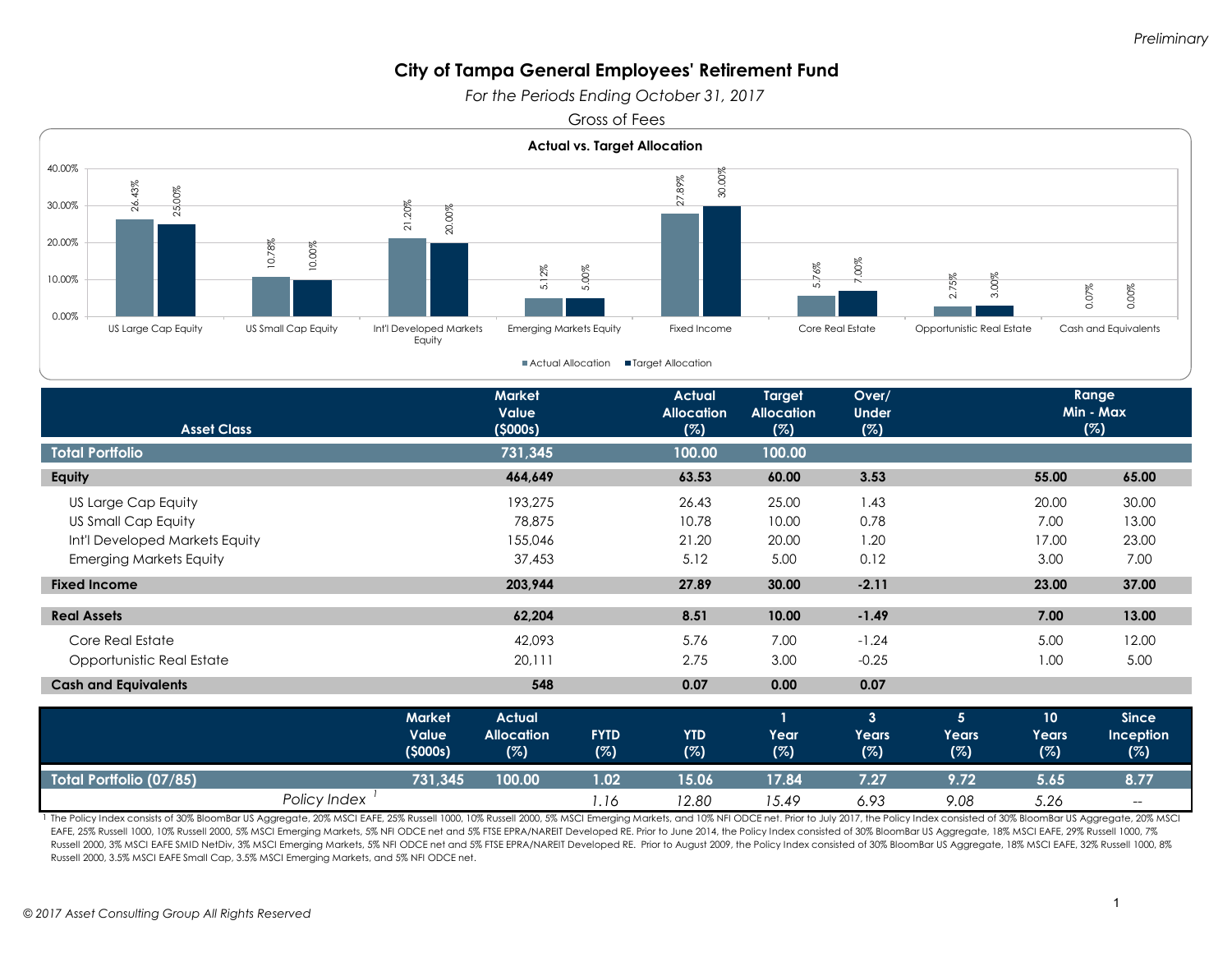*For the Periods Ending October 31, 2017* 

Gross of Fees

|                                                                 | <b>Market</b><br>Value<br>(5000s) | <b>Actual</b><br><b>Allocation</b><br>(%) | <b>FYTD</b><br>(%) | <b>YTD</b><br>(%) | Year<br>(%)    | 3 <sup>2</sup><br><b>Years</b><br>(%) | 5 <sup>5</sup><br><b>Years</b><br>(%) | 10<br>Years<br>(%) | <b>Since</b><br><b>Inception</b><br>(%) |
|-----------------------------------------------------------------|-----------------------------------|-------------------------------------------|--------------------|-------------------|----------------|---------------------------------------|---------------------------------------|--------------------|-----------------------------------------|
| Total Portfolio (07/85)                                         | 731,345                           | 100.00                                    | 1.02               | 15.06             | 17.84          | 7.27                                  | 9.72                                  | 5.65               | 8.77                                    |
| Policy Index                                                    |                                   |                                           | 1.16               | 12.80             | 15.49          | 6.93                                  | 9.08                                  | 5.26               | --                                      |
| US Large Cap Equity (04/02)<br>Russell 1000                     | 193,275                           | 26.43                                     | 2.20<br>2.29       | 19.88<br>16.78    | 27.57<br>23.67 | 11.71<br>10.58                        | 16.96<br>15.18                        | 8.10<br>7.61       | 8.75<br>7.74                            |
| US Small Cap Equity (01/99)<br>Russell 2000                     | 78,875                            | 10.78                                     | 1.64<br>0.85       | 15.84<br>11.89    | 32.04<br>27.85 | 10.76<br>10.13                        | 15.20<br>14.49                        | 8.68<br>7.63       | 11.56<br>8.41                           |
| Non US Equity (03/03)<br>Non US Equity Index <sup>2</sup>       | 192,499                           | 26.32                                     | 1.80<br>1.92       | 25.10<br>24.35    | 25.24<br>24.64 | 7.14<br>6.57                          | 8.43<br>8.78                          | 2.47<br>1.68       | 9.35<br>9.86                            |
| Fixed Income (10/84)<br><b>BloomBar US Aggregate</b>            | 203,944                           | 27.89                                     | $-0.68$<br>0.06    | 5.54<br>3.20      | 2.44<br>0.90   | 2.00<br>2.40                          | 1.99<br>2.04                          | 4.50<br>4.19       | 6.68<br>7.17                            |
| Real Assets (07/02)<br>Real Assets Composite Index <sup>3</sup> | 62,204                            | 8.51                                      | $-0.00$<br>0.00    | 4.13<br>5.93      | 5.20<br>7.08   | 6.31<br>7.28                          | 8.38<br>9.17                          | 4.63<br>3.96       | 8.01<br>$\qquad \qquad -$               |
| Cash and Equivalents (06/93)<br>US T-Bills 90 Day               | 548                               | 0.07                                      | 0.04<br>0.09       | 0.69<br>0.66      | 0.95<br>0.72   | 0.55<br>0.35                          | 0.38<br>0.24                          | 0.70<br>0.45       | 2.89<br>2.64                            |

1 The Policy Index consists of 30% BloomBar US Aggregate, 20% MSCI EAFE, 25% Russell 1000, 10% Russell 2000, 5% MSCI Emerging Markets, and 10% NFI ODCE net. Prior to July 2017, the Policy Index consisted of 30% BloomBar US EAFE, 25% Russell 1000, 10% Russell 2000, 5% MSCI Emerging Markets, 5% NFI ODCE net and 5% FTSE EPRA/NAREIT Developed RE. Prior to June 2014, the Policy Index consisted of 30% BloomBar US Aggregate, 18% MSCI EAFE, 29% Russ Russell 2000, 3% MSCI EAFE SMID NetDiv, 3% MSCI Emerging Markets, 5% NFI ODCE net and 5% FTSE EPRA/NAREIT Developed RE. Prior to August 2009, the Policy Index consisted of 30% BloomBar US Aggregate, 18% MSCI EAFE, 32% Russ Russell 2000, 3.5% MSCI EAFE Small Cap, 3.5% MSCI Emerging Markets, and 5% NFI ODCE net.

2 The Non US Equity Index consists of 80% MSCI EAFE and 20% MSCI Emerging Markets Index. Prior to June 2014, the Non U.S. Equity Policy Index consisted of 75% MSCI EAFE, 12.5% MSCI EAFE SMID NetDiv, and 12.5% MSCI Emerging

3 The Real Assets Composite Index consists of 100% NFI ODCE net. Prior to July 2017, the Real Assets Composite Index consisted of 50% NFI ODCE net and 50% FTSE EPRA/NAREIT Developed RE Index.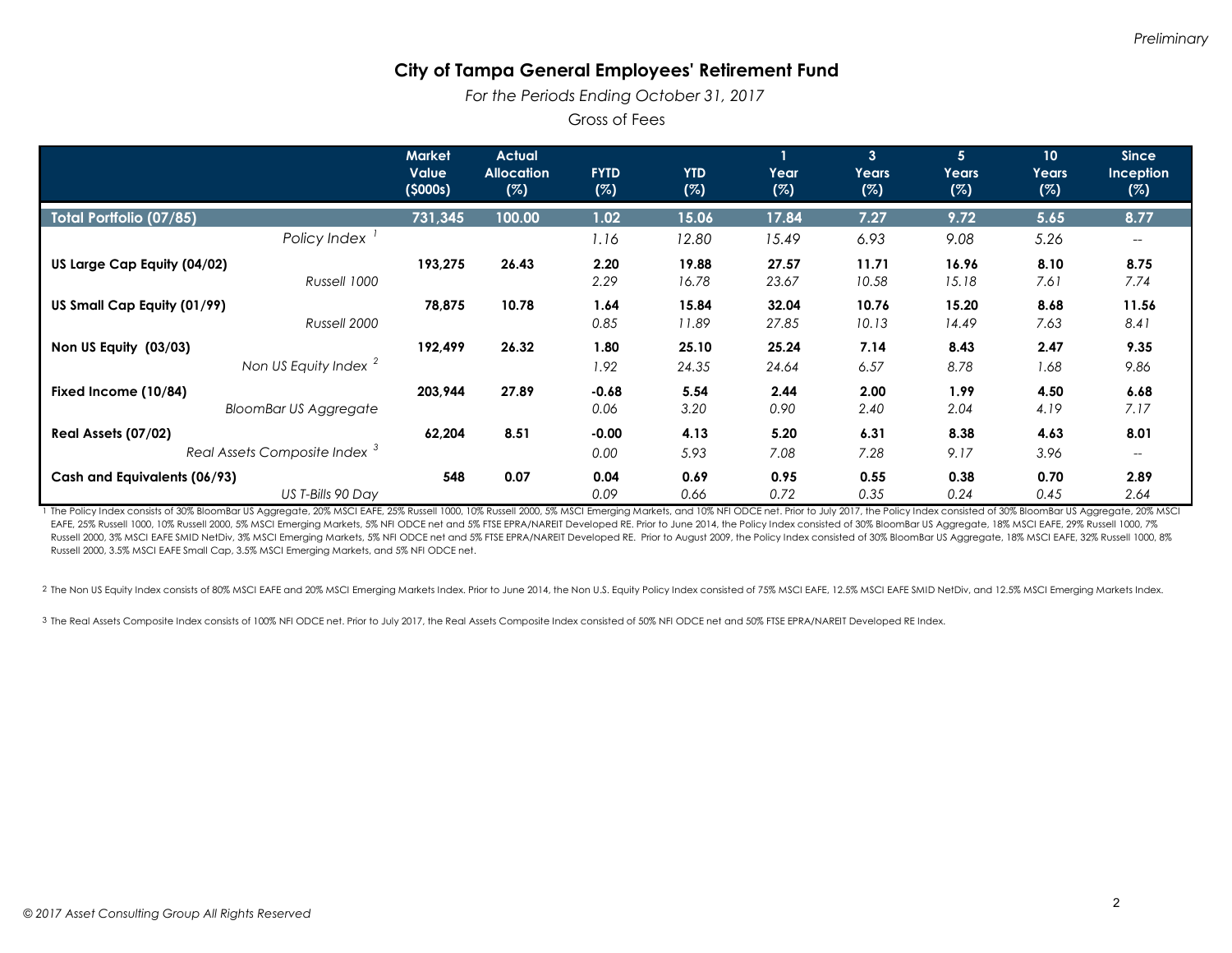*For the Periods Ending October 31, 2017* 

Gross of Fees

|                                            | <b>Market</b><br>Value | <b>Actual</b><br><b>Allocation</b> | <b>FYTD</b> | <b>YTD</b> | $\mathbf{1}$<br>Year | $\mathbf{3}$<br>Years    | 5 <sup>5</sup><br>Years | 10<br>Years                | <b>Since</b><br>Inception |
|--------------------------------------------|------------------------|------------------------------------|-------------|------------|----------------------|--------------------------|-------------------------|----------------------------|---------------------------|
|                                            | (5000s)                | (%)                                | (%)         | (%)        | (%)                  | (%)                      | (%)                     | (%)                        | (%)                       |
| US Large Cap Equity (04/02)                | 193,275                | 26.43                              | 2.20        | 19.88      | 27.57                | 11.71                    | 16.96                   | 8.10                       | 8.75                      |
| Russell 1000                               |                        |                                    | 2.29        | 16.78      | 23.67                | 10.58                    | 15.18                   | 7.61                       | 7.74                      |
| Ivy Investment Management (12/04)          | 96,779                 | 13.23                              | 3.77        | 27.16      | 29.22                | 12.22                    | 17.37                   | 8.85                       | 10.59                     |
| Russell 1000 Growth                        |                        |                                    | 3.87        | 25.40      | 29.71                | 13.15                    | 16.83                   | 9.13                       | 9.76                      |
| Dodge & Cox Incorporated (04/02)           | 96,496                 | 13.19                              | 0.66        | 12.85      | 25.19                | 10.64                    | 16.14                   | 7.06                       | 8.93                      |
| Russell 1000 Value                         |                        |                                    | 0.73        | 8.70       | 17.78                | 7.99                     | 13.48                   | 5.99                       | 7.42                      |
| US Small Cap Equity (01/99)                | 78,875                 | 10.78                              | 1.64        | 15.84      | 32.04                | 10.76                    | 15.20                   | 8.68                       | 11.56                     |
| Russell 2000                               |                        |                                    | 0.85        | 11.89      | 27.85                | 10.13                    | 14.49                   | 7.63                       | 8.41                      |
| WTC SC 2000 (01/99)                        | 39,114                 | 5.35                               | 1.08        | 17.60      | 33.65                | 13.01                    | 17.97                   | 11.52                      | 12.06                     |
| Russell 2000                               |                        |                                    | 0.85        | 11.89      | 27.85                | 10.13                    | 14.49                   | 7.63                       | 8.41                      |
| <b>ClariVest Asset Management (07/07)</b>  | 20,542                 | 2.81                               | 4.06        | 22.30      | 38.37                | 13.36                    | 18.27                   | 7.66                       | 7.79                      |
| Russell 2000 Growth                        |                        |                                    | 1.55        | 18.62      | 31.00                | 10.51                    | 15.36                   | 8.16                       | 8.35                      |
| LMCG Small Cap Value (07/16)               | 19,220                 | 2.63                               | 0.37        | 5.84       | 22.22                | $\sim$ $\sim$            | $\sim$ $\sim$           | $\overline{\phantom{a}}$ . | 18.88                     |
| Russell 2000 Value                         |                        |                                    | 0.13        | 5.81       | 24.81                | 9.67                     | 13.58                   | 7.04                       | 22.73                     |
| Non US Equity (03/03)                      | 192,499                | 26.32                              | 1.80        | 25.10      | 25.24                | 7.14                     | 8.43                    | 2.47                       | 9.35                      |
| Non US Equity Index <sup>2</sup>           |                        |                                    | 1.92        | 24.35      | 24.64                | 6.57                     | 8.78                    | 1.68                       | 9.86                      |
| Int'l Developed Markets Equity             |                        |                                    |             |            |                      |                          |                         |                            |                           |
| Marathon-London International Fund (08/15) | 79,962                 | 10.93                              | 1.78        | 21.82      | 23.39                | $\overline{\phantom{a}}$ | $- -$                   | $\sim$ $\sim$              | 6.57                      |
| <b>MSCI EAFE NetDiv</b>                    |                        |                                    | 1.52        | 21.78      | 23.44                | 6.08                     | 8.53                    | 1.10                       | 5.69                      |
| <b>MSCI EAFE Value</b>                     |                        |                                    | 0.78        | 19.16      | 23.89                | 5.06                     | 8.27                    | 0.77                       | 5.27                      |
| Fisher Investments (07/03)                 | 75,084                 | 10.27                              | 2.02        | 27.83      | 30.63                | 9.17                     | 10.45                   | 2.96                       | 9.10                      |
| <b>MSCI EAFE</b>                           |                        |                                    | 1.53        | 22.31      | 24.01                | 6.58                     | 9.01                    | 1.58                       | 8.10                      |
| <b>MSCI EAFE Growth</b>                    |                        |                                    | 2.28        | 25.66      | 24.09                | 8.01                     | 9.69                    | 2.32                       | 8.15                      |
| <b>Emerging Markets Equity</b>             |                        |                                    |             |            |                      |                          |                         |                            |                           |
| Aberdeen Asset Management (06/08)          | 37.453                 | 5.12                               | 1.43        | 26.25      | 18.57                | 5.39                     | 4.18                    | $\overline{\phantom{a}}$   | 6.01                      |
| <b>MSCI Emerging Markets</b>               |                        |                                    | 3.51        | 32.64      | 26.91                | 6.08                     | 5.21                    | 0.93                       | 1.94                      |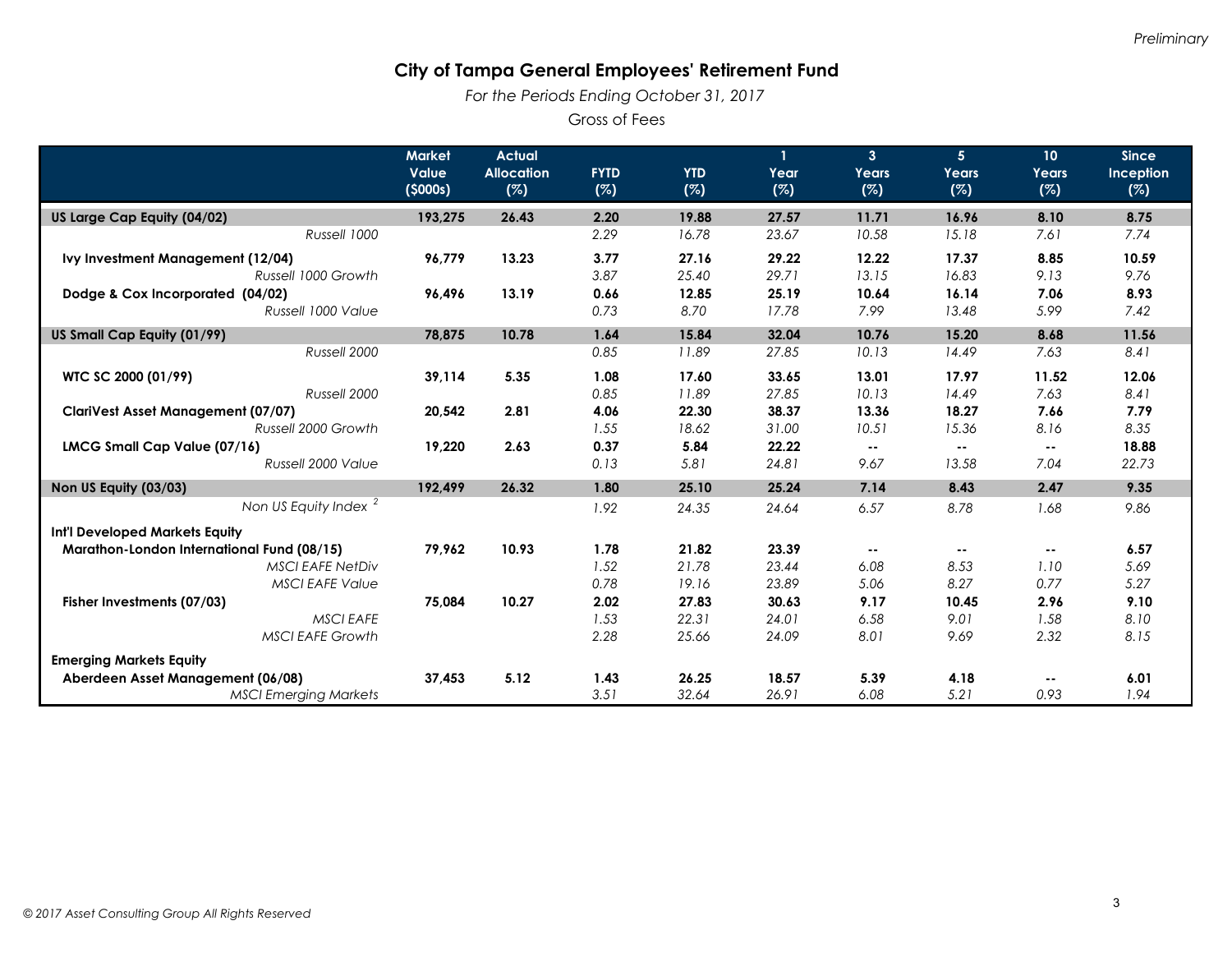*For the Periods Ending October 31, 2017* 

Gross of Fees

|                                                        | <b>Market</b><br>Value<br>(5000s) | <b>Actual</b><br><b>Allocation</b><br>(%) | <b>FYTD</b><br>(%) | <b>YTD</b><br>(%) | $\mathbf{1}$<br>Year<br>(%) | $\overline{3}$<br>Years<br>(%) | 5 <sup>5</sup><br>Years<br>(%) | 10<br>Years<br>(%) | <b>Since</b><br>Inception<br>(%) |
|--------------------------------------------------------|-----------------------------------|-------------------------------------------|--------------------|-------------------|-----------------------------|--------------------------------|--------------------------------|--------------------|----------------------------------|
| Fixed Income (10/84)                                   | 203,944                           | 27.89                                     | $-0.68$            | 5.54              | 2.44                        | 2.00                           | 1.99                           | 4.50               | 6.68                             |
| <b>Barclays US Aggregate</b>                           |                                   |                                           | 0.06               | 3.20              | 0.90                        | 2.40                           | 2.04                           | 4.19               | 7.17                             |
| Taplin, Canida & Habacht (03/97)                       | 70,724                            | 9.67                                      | 0.23               | 4.10              | 1.96                        | 2.63                           | 2.36                           | 4.73               | 5.68                             |
| <b>BloomBar US Aggregate</b>                           |                                   |                                           | 0.06               | 3.20              | 0.90                        | 2.40                           | 2.04                           | 4.19               | 5.24                             |
| State Street Global Advisors (06/03)                   | 65,361                            | 8.94                                      | 0.05               | 3.21              | 0.91                        | 2.43                           | 2.06                           | 4.30               | 4.07                             |
| <b>BloomBar US Aggregate</b>                           |                                   |                                           | 0.06               | 3.20              | 0.90                        | 2.40                           | 2.04                           | 4.19               | 4.00                             |
| Brandywine (02/12)                                     | 67,859                            | 9.28                                      | $-2.31$            | 9.69              | 4.58                        | 0.97                           | 1.61                           | $- -$              | 2.56                             |
| Citigroup World Govt Bond                              |                                   |                                           | $-0.54$            | 5.81              | 0.23                        | 0.79                           | $-0.41$                        | 2.73               | $-0.14$                          |
| Real Assets (07/02)                                    | 62,204                            | 8.51                                      | $-0.00$            | 4.13              | 5.20                        | 6.31                           | 8.38                           | 4.63               | 8.01                             |
| Real Assets Composite Index <sup>3</sup>               |                                   |                                           | 0.00               | 5.93              | 7.08                        | 7.28                           | 9.17                           | 3.96               | $--$                             |
| <b>Core Real Estate</b>                                |                                   |                                           |                    |                   |                             |                                |                                |                    |                                  |
| <b>UBS Global Asset Management (09/00)<sup>4</sup></b> | 42,093                            | 5.76                                      | 0.00               | 3.85              | 5.37                        | 9.01                           | 9.59                           | 5.13               | 8.36                             |
| <b>NFI ODCE Net</b>                                    |                                   |                                           | 0.00               | 4.72              | 6.69                        | 9.84                           | 10.56                          | 4.08               | 7.20                             |
| <b>Opportunistic Real Estate</b>                       |                                   |                                           |                    |                   |                             |                                |                                |                    |                                  |
| Blackstone $(07/17)^5$                                 | 20,000                            | 2.73                                      | 0.00               |                   |                             |                                |                                | $- -$              | 0.00                             |
| <b>NFI ODCE Net</b>                                    |                                   |                                           | 0.00               | 4.72              | 6.69                        | 9.84                           | 10.56                          | 4.08               | 1.64                             |
| Private Real Estate (06/04) *                          | 111                               | 0.02                                      | $-0.25$            | $-31.33$          | $-38.49$                    | $-2.07$                        | 6.12                           | $-5.15$            | $-1.19$                          |
| Cash and Equivalents (06/93)                           | 548                               | 0.07                                      | 0.04               | 0.69              | 0.95                        | 0.55                           | 0.38                           | 0.70               | 2.89                             |
| Private Real Estate Residual Cash                      | 0                                 | 0.00                                      | $\sim$ $\sim$      | $- -$             | $- -$                       | $- -$                          | --                             | $\sim$             | $\sim$ $-$                       |

Dates behind managers reflect the first full month of performance.

FYTD: Fiscal year ending September.

4 Market value as of 9/30/17. Updated valuation available quarterly.

5 Market value as of 6/30/17. Quarterly valuation not available until 45 days after quarter-end.

\* Net of fee return data.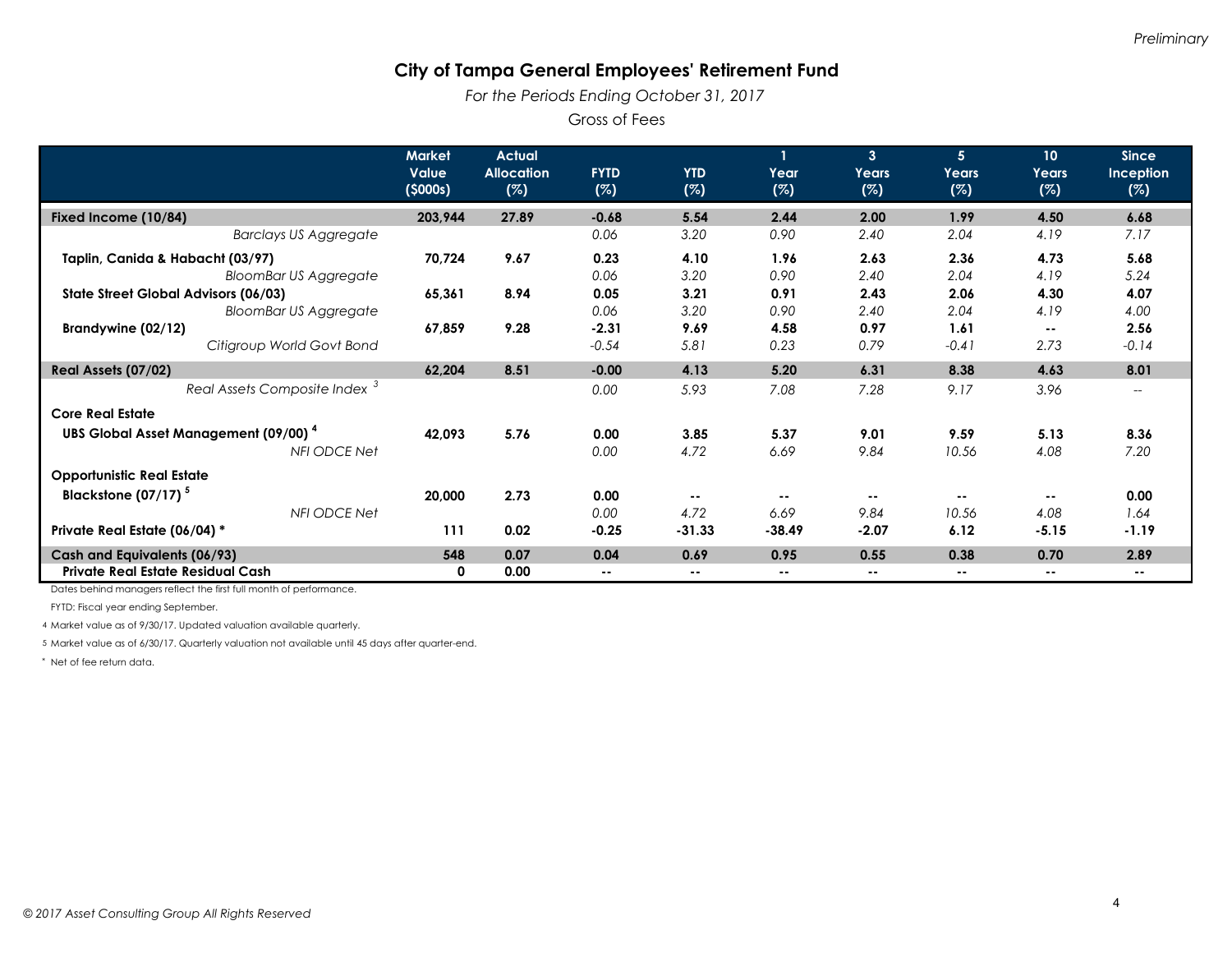# **Market Overview**

*For the Periods Ending October 31, 2017* 

|                                     |             |            | $\mathbf{1}$ | $\mathbf{3}$ | 5 <sub>5</sub> | 10    |
|-------------------------------------|-------------|------------|--------------|--------------|----------------|-------|
|                                     | <b>FYTD</b> | <b>YTD</b> | Year         | Years        | Years          | Years |
|                                     | (%)         | (%)        | (%)          | (%)          | (%)            | (%)   |
| <b>Equity Markets - Core</b>        |             |            |              |              |                |       |
| S&P 500                             | 2.33        | 16.91      | 23.63        | 10.77        | 15.18          | 7.51  |
| Russell 1000                        | 2.29        | 16.78      | 23.67        | 10.58        | 15.18          | 7.61  |
| Russell 2000                        | 0.85        | 11.89      | 27.85        | 10.13        | 14.49          | 7.63  |
| Russell 2500                        | 1.55        | 12.72      | 24.68        | 9.58         | 14.45          | 8.08  |
| <b>Russell Mid Cap</b>              | 1.67        | 13.60      | 21.09        | 9.04         | 14.87          | 8.09  |
| <b>Equity Markets - Growth</b>      |             |            |              |              |                |       |
| S&P 500 Growth                      | 3.28        | 23.24      | 26.51        | 12.37        | 16.40          | 9.25  |
| Russell 1000 Growth                 | 3.87        | 25.40      | 29.71        | 13.15        | 16.83          | 9.13  |
| Russell 2000 Growth                 | 1.55        | 18.62      | 31.00        | 10.51        | 15.36          | 8.16  |
| Russell 2500 Growth                 | 2.68        | 20.16      | 30.07        | 10.66        | 15.50          | 8.56  |
| <b>Russell Mid Cap Growth</b>       | 2.80        | 20.57      | 26.25        | 9.98         | 15.34          | 8.23  |
| NASDAQ Comp                         | 3.57        | 24.98      | 29.65        | 13.26        | 17.71          | 8.93  |
| <b>Equity Markets - Value</b>       |             |            |              |              |                |       |
| S&P 500 Value                       | 1.15        | 9.74       | 19.62        | 8.67         | 13.62          | 5.58  |
| Russell 1000 Value                  | 0.73        | 8.70       | 17.78        | 7.99         | 13.48          | 5.99  |
| Russell 2000 Value                  | 0.13        | 5.81       | 24.81        | 9.67         | 13.58          | 7.04  |
| Russell 2500 Value                  | 0.55        | 6.44       | 19.97        | 8.56         | 13.46          | 7.57  |
| <b>Russell Mid Cap Value</b>        | 0.80        | 8.30       | 17.12        | 8.26         | 14.49          | 7.90  |
| <b>International Markets</b>        |             |            |              |              |                |       |
| <b>MSCI EAFE NetDiv</b>             | 1.52        | 21.78      | 23.44        | 6.08         | 8.53           | 1.10  |
| MSCI World ex US                    | 1.38        | 21.33      | 23.33        | 6.12         | 8.46           | 1.49  |
| <b>MSCI World</b>                   | 1.92        | 18.76      | 23.46        | 8.75         | 12.19          | 4.69  |
| <b>Fixed Income</b>                 |             |            |              |              |                |       |
| <b>BofA ML 1 Yr Treasury Note</b>   | 0.04        | 0.59       | 0.58         | 0.47         | 0.40           | 1.03  |
| <b>BofA ML High Yield Master II</b> | 0.40        | 7.46       | 9.14         | 5.60         | 6.29           | 7.69  |
| <b>BloomBar Intermediate Agg</b>    | $-0.01$     | 2.34       | 0.61         | 1.98         | 1.74           | 3.75  |
| <b>BloomBar US Aggregate</b>        | 0.06        | 3.20       | 0.90         | 2.40         | 2.04           | 4.19  |
| <b>BloomBar Intermediate G/C</b>    | $-0.01$     | 2.33       | 0.64         | 1.89         | 1.58           | 3.56  |
| <b>BloomBar US Credit</b>           | 0.34        | 5.43       | 3.18         | 3.62         | 3.07           | 5.45  |